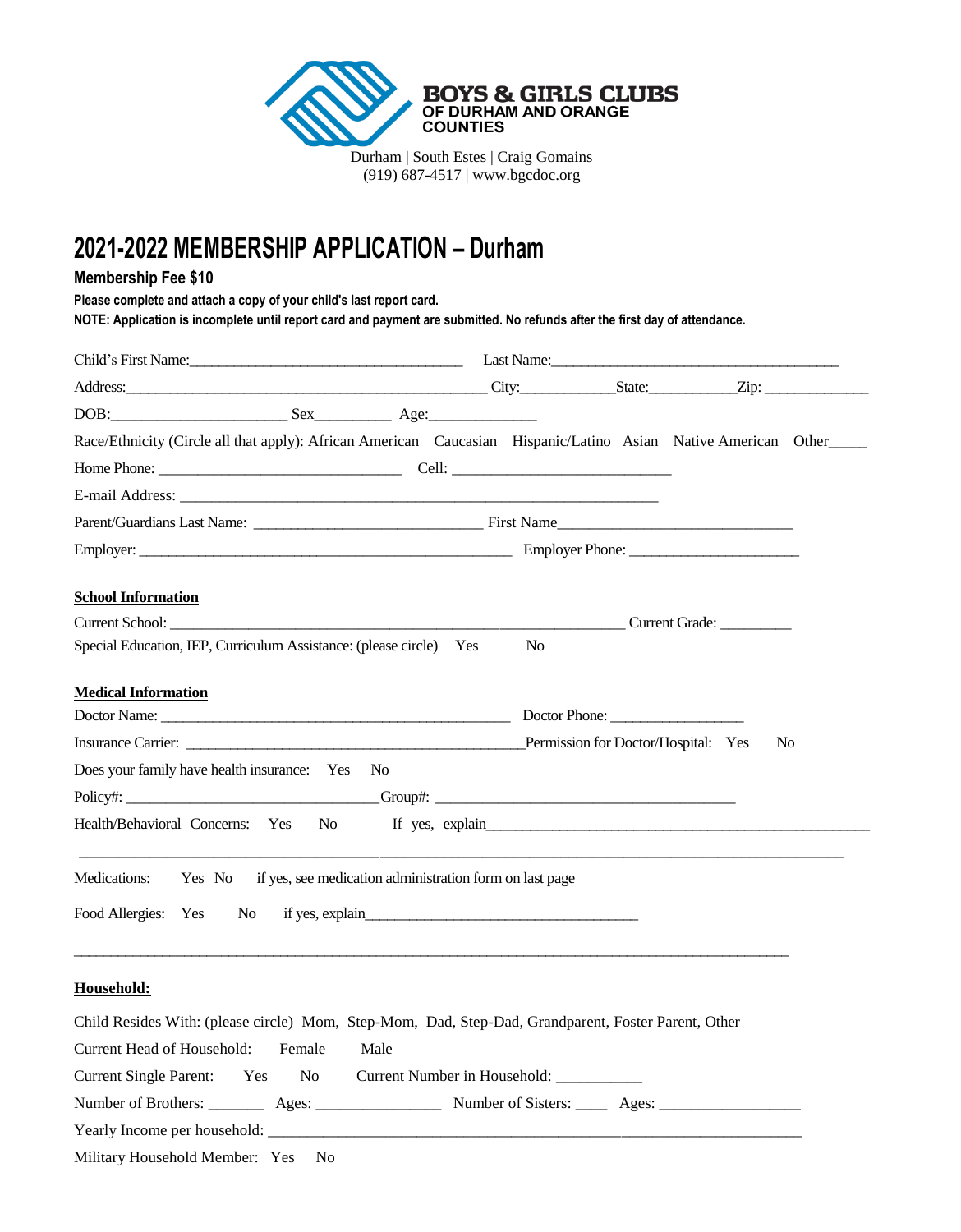

| What Type of Activities/Programs Interest Your Child? () Sports Leagues () Music () Arts & Crafts () Educational |                                                                                                                                                                                                                                                                                                                                                                                                                                                |      |        |
|------------------------------------------------------------------------------------------------------------------|------------------------------------------------------------------------------------------------------------------------------------------------------------------------------------------------------------------------------------------------------------------------------------------------------------------------------------------------------------------------------------------------------------------------------------------------|------|--------|
|                                                                                                                  |                                                                                                                                                                                                                                                                                                                                                                                                                                                |      |        |
|                                                                                                                  |                                                                                                                                                                                                                                                                                                                                                                                                                                                |      |        |
|                                                                                                                  |                                                                                                                                                                                                                                                                                                                                                                                                                                                |      |        |
| Has your child ever repeated a grade? Yes<br>N o                                                                 | If so, which grade? $\frac{1}{\sqrt{1-\frac{1}{2}}}\left  \frac{1}{\sqrt{1-\frac{1}{2}}}\right $                                                                                                                                                                                                                                                                                                                                               |      |        |
| Does your child receive free or reduced lunch? Yes                                                               | N <sub>0</sub>                                                                                                                                                                                                                                                                                                                                                                                                                                 |      |        |
| If yes, $\Box$ Free $\Box$ Reduced                                                                               |                                                                                                                                                                                                                                                                                                                                                                                                                                                |      |        |
| <b>Emergency Contact Information</b> (Person(s) Authorized to Pickup Member)                                     |                                                                                                                                                                                                                                                                                                                                                                                                                                                |      |        |
|                                                                                                                  | Parent/Guardian: Parent All and Parent All and Parent All and Parent All and Parent All and Parent All and Par                                                                                                                                                                                                                                                                                                                                 |      |        |
|                                                                                                                  |                                                                                                                                                                                                                                                                                                                                                                                                                                                |      |        |
|                                                                                                                  |                                                                                                                                                                                                                                                                                                                                                                                                                                                |      |        |
| Female<br>Male                                                                                                   | $\text{DOB:}\qquad \qquad \overbrace{\hspace{15em}}$                                                                                                                                                                                                                                                                                                                                                                                           | Male | Female |
|                                                                                                                  |                                                                                                                                                                                                                                                                                                                                                                                                                                                |      |        |
|                                                                                                                  |                                                                                                                                                                                                                                                                                                                                                                                                                                                |      |        |
|                                                                                                                  |                                                                                                                                                                                                                                                                                                                                                                                                                                                |      |        |
|                                                                                                                  |                                                                                                                                                                                                                                                                                                                                                                                                                                                |      |        |
|                                                                                                                  |                                                                                                                                                                                                                                                                                                                                                                                                                                                |      |        |
| Male<br>Female                                                                                                   | $DOB: \begin{tabular}{ c c c } \hline \multicolumn{3}{ c }{\textbf{DOB}}: & \multicolumn{3}{ c }{\textbf{OOB}}: \\ \hline \multicolumn{3}{ c }{\textbf{OOB}}: & \multicolumn{3}{ c }{\textbf{OOB}}: \\ \hline \multicolumn{3}{ c }{\textbf{OOB}}: & \multicolumn{3}{ c }{\textbf{OOB}}: \\ \hline \multicolumn{3}{ c }{\textbf{OOB}}: & \multicolumn{3}{ c }{\textbf{OOB}}: \\ \hline \multicolumn{3}{ c }{\textbf{OOB}}: & \multicolumn{3}{ $ | Male | Female |
|                                                                                                                  |                                                                                                                                                                                                                                                                                                                                                                                                                                                |      |        |
|                                                                                                                  |                                                                                                                                                                                                                                                                                                                                                                                                                                                |      |        |
|                                                                                                                  |                                                                                                                                                                                                                                                                                                                                                                                                                                                |      |        |
|                                                                                                                  |                                                                                                                                                                                                                                                                                                                                                                                                                                                |      |        |
| Male<br>Female                                                                                                   | $\text{DOB:}\qquad \qquad \overbrace{\hspace{2.5cm}}$                                                                                                                                                                                                                                                                                                                                                                                          | Male | Female |
|                                                                                                                  |                                                                                                                                                                                                                                                                                                                                                                                                                                                |      |        |
|                                                                                                                  |                                                                                                                                                                                                                                                                                                                                                                                                                                                |      |        |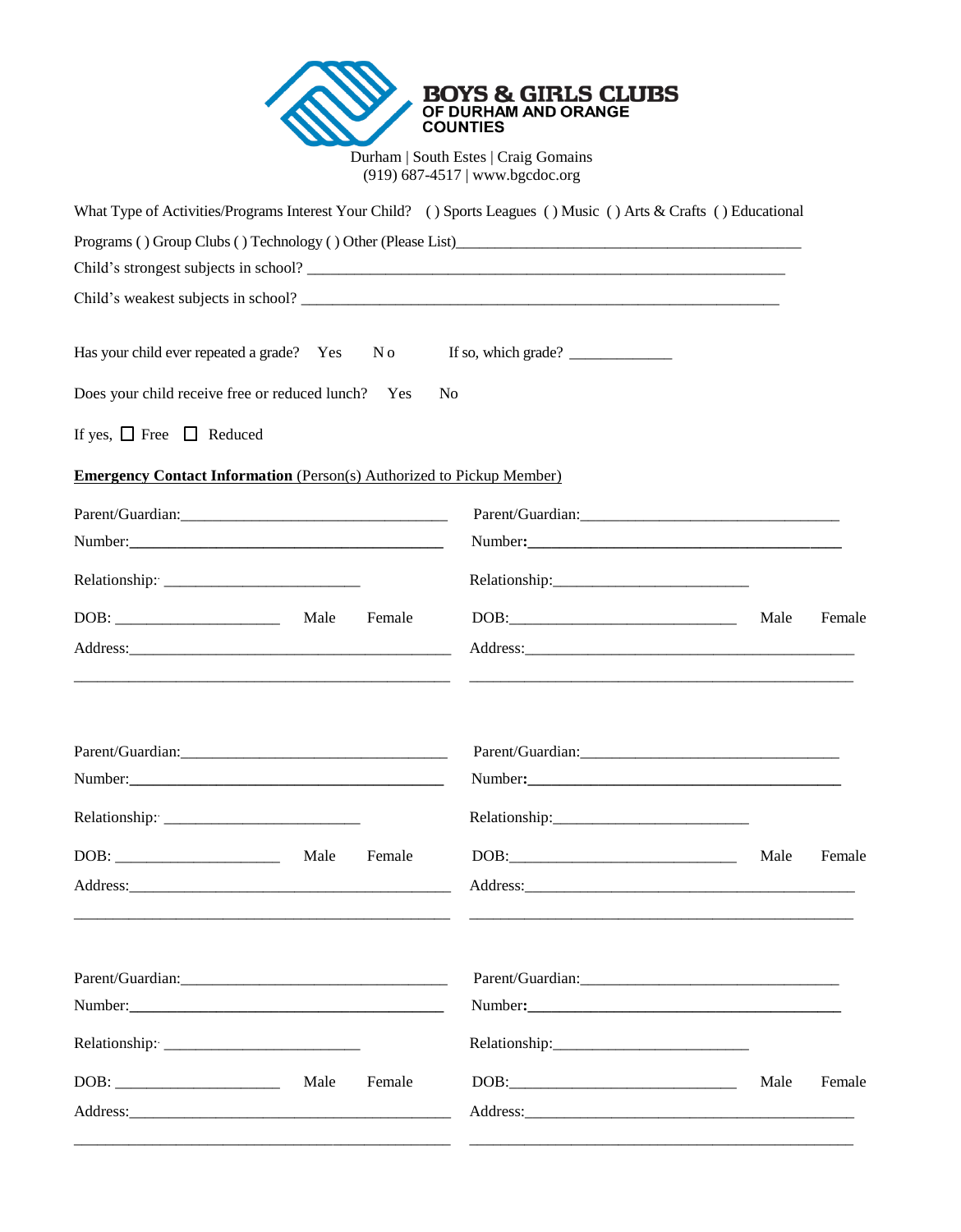

## **Activity & Photography Consent**

All members must submit report cards as they are distributed by each school member's school. All information is kept confidential. This information is used for grant purposes.

I give my child \_\_\_\_\_\_\_\_\_\_\_\_\_\_\_\_\_\_\_\_\_\_\_\_\_\_\_\_ permission to participate in BGCDOC activities and programs. BGCDOC reserves the right to restrict students from field trips and activities based on bad behavior or poor grades.

I give BGCDOC the right or ability for grant purposes to collect information such as height, weight, and BMI. All information is kept confidential and BGCDOC will abide by all HIPPAA guidelines.

I do hereby give my child permission to attend and participate in the activities sponsored by BGCDOC. I hereby release the BGCDOC, its employees, associates, and contributors from personal liability from any injury, loss of theft incurred by my child while participating. I hereby authorize medical examination and emergency treatment for my child by a qualified licensed physician in the event of an accident.

Further I give permission for my child's picture to be used in any BGCDOC publication or outside publications that BGCDOC may subscribe too. I also allow my child's photo to be used on social media sites such as (but not limited to) Twitter, Instagram, and Facebook under the accounts of BGCDOC. Yes No

My signature indicates that I completely understand the above statements.

#### **Parent's Signature:** \_\_\_\_\_\_\_\_\_\_\_\_\_\_\_\_\_\_\_\_\_\_\_\_\_\_\_\_\_\_\_\_\_\_\_\_\_\_\_\_\_\_\_\_\_\_\_\_\_\_\_\_\_\_\_ Date:\_\_\_\_\_\_\_\_\_\_\_\_\_\_\_\_\_\_\_\_\_\_\_

**--------------------------------------------------------------------------------------------------------------------------------------------------------**

# **Permission to Administer Medication (if needed)**

I give permission for my child to be given the following medication: Child's Name: Name of Medication: \_\_\_\_\_\_\_\_\_\_\_\_\_\_\_\_\_\_\_\_\_\_\_\_\_\_\_\_\_\_\_\_\_\_\_\_ Expiration Date: \_\_\_\_\_\_\_\_\_\_\_ Dosage: \_\_\_\_\_\_\_\_\_\_\_\_\_\_\_ Refrigerate Dates to be Given: Times to be Given: □ Emergency Only Special Instructions: \_\_\_\_\_\_\_\_\_\_\_\_\_\_\_\_\_\_\_\_\_\_\_\_\_\_\_\_\_\_\_\_\_\_\_\_\_\_\_\_\_\_\_\_\_\_\_\_\_\_\_\_\_\_\_\_\_\_\_\_\_\_\_\_\_\_\_\_\_\_\_\_\_\_\_\_\_\_\_\_\_\_\_\_\_\_\_\_\_\_\_\_\_\_\_\_\_\_\_\_\_ \_\_\_\_\_\_\_\_\_\_\_\_\_\_\_\_\_\_\_\_\_\_\_\_\_\_\_\_\_\_\_\_\_\_\_\_\_\_\_\_\_\_\_\_\_\_\_\_\_\_\_\_\_\_\_\_\_\_\_\_\_\_\_\_\_\_\_\_\_\_\_\_\_\_\_\_\_\_\_\_\_\_\_\_\_\_\_\_\_\_\_\_\_\_\_\_\_\_\_\_\_

Parent's Signature: **Date: Date:**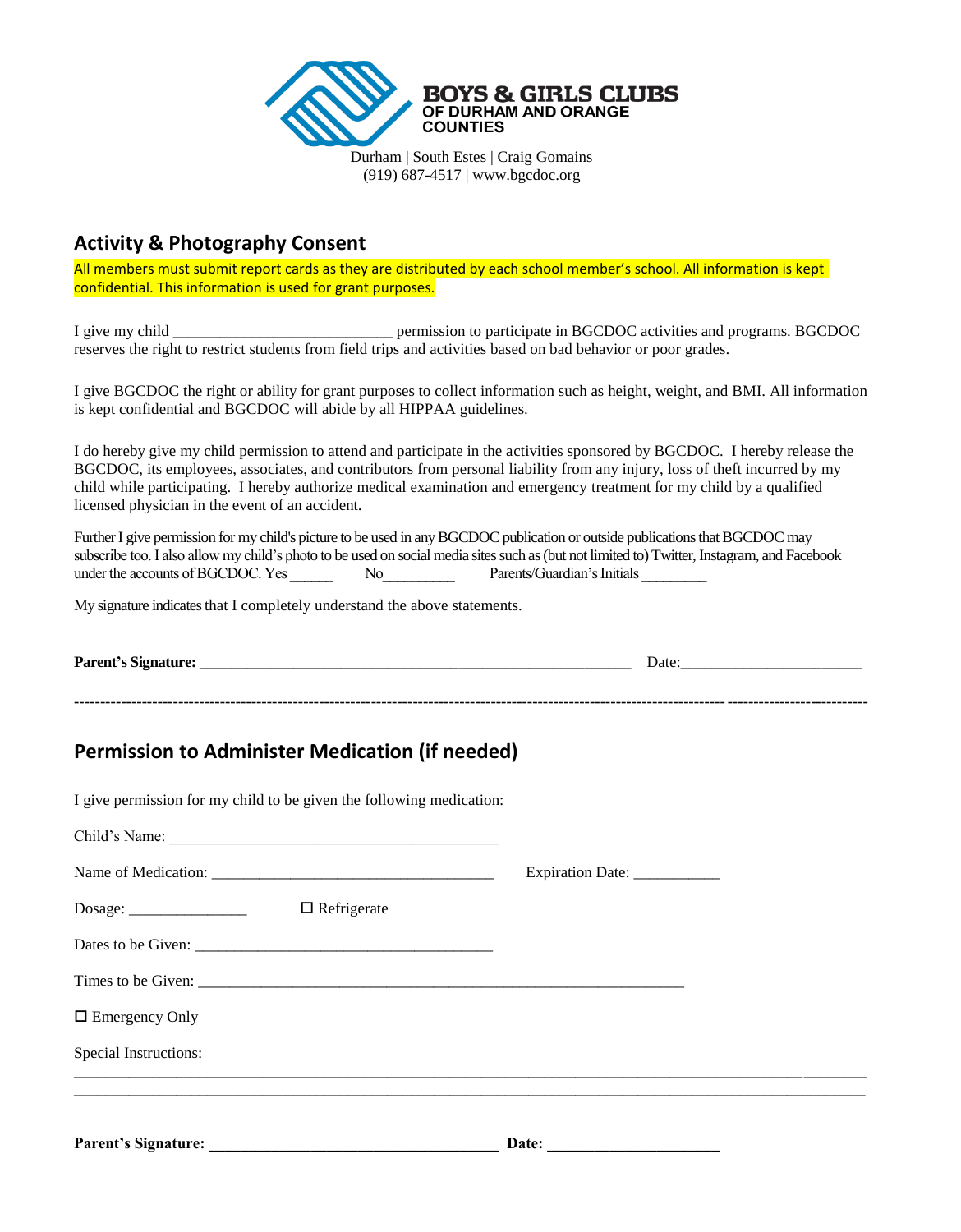

# **BGCDOC Afterschool Busing Registration (optional)**

\*COMPLETE THIS FORM ONLY IF YOUR CHILD WILL ATTEND ONE OF THE SCHOOLS BELOW\*

We will transport students from Parkwood Elementary, Lowes Grove Middle, Research Triangle Academy Elementary & Middle, Fayetteville Street Elementary, Hope Valley Elementary, Hillside & Hillside New-Tech High School to the Boys & Girls Club. Transportation from school to the Boys & Girls Club will start Tuesday, August 24, 2021.

\_\_\_\_\_\_\_**Option 1:** Full payment is \$90.00 for each child

 \_\_\_\_\_\_\_**Option 2:** Monthly payments of \$10.00 for each child in the family. The first monthly payment must be attached at the time of registration.

It will be the parent's responsibility to call the Boys & Girls Club by 12.00pm, if your child will or will not be riding the bus on a day that they were or were not scheduled to ride. This is not a school based program and schools will not be responsible for keeping track of your child. **Please do not call your child/children school for any changes, call the Boys & Girls Club at our number of 919-687-4517 or e-mail us at [rlindsay@bgcdoc.org](mailto:rlindsay@bgcdoc.org)**

**Disrespect to the bus driver, to other students, and destroying property will not be tolerated on the bus. Transportation for your child can and will be suspended if there are repeated respect/behavior problems. All fees are non-refundable.** 

Members must be waiting in the bus line and ready to go when our driver arrives. The Driver will usually wait no more than 10 minutes. **If the member fails to make the regular scheduled bus pick up it will be up to the parent to pick the member up from school.** 

|                                                                                                                                                                                                                                | Grade: when the control of the control of the control of the control of the control of the control of the control of the control of the control of the control of the control of the control of the control of the control of |                                                                                  |  |  |  |
|--------------------------------------------------------------------------------------------------------------------------------------------------------------------------------------------------------------------------------|-------------------------------------------------------------------------------------------------------------------------------------------------------------------------------------------------------------------------------|----------------------------------------------------------------------------------|--|--|--|
|                                                                                                                                                                                                                                |                                                                                                                                                                                                                               |                                                                                  |  |  |  |
| Home Phone: The Contract of the Contract of the Contract of the Contract of the Contract of the Contract of the Contract of the Contract of the Contract of the Contract of the Contract of the Contract of the Contract of th |                                                                                                                                                                                                                               | Work Phone: ___________________________Cell Phone: _____________________________ |  |  |  |
| My child will ride the bus the following days: Mon Tues Wed Thurs Fri                                                                                                                                                          |                                                                                                                                                                                                                               |                                                                                  |  |  |  |

\*\*I grant permission for my child to participate in the afterschool transportation program. I understand that if my child is hurt during the program, it is not the responsibility of the Boys & Girls Club, or the bus company. I understand that it is my responsibility to notify the BGCDOC by 12pm at 919-687-4517, if my child/children will or will not be riding the bus on a day they were/were not scheduled to ride. I have spoken with my child/children about respect/behavior that will be expected on the bus and understand that any ongoing problems may result in my child/children not being able to ride the bus. I understand my child's bussing services can be revoked if my monthly payment is 2 weeks past due.

PARENT SIGNATURE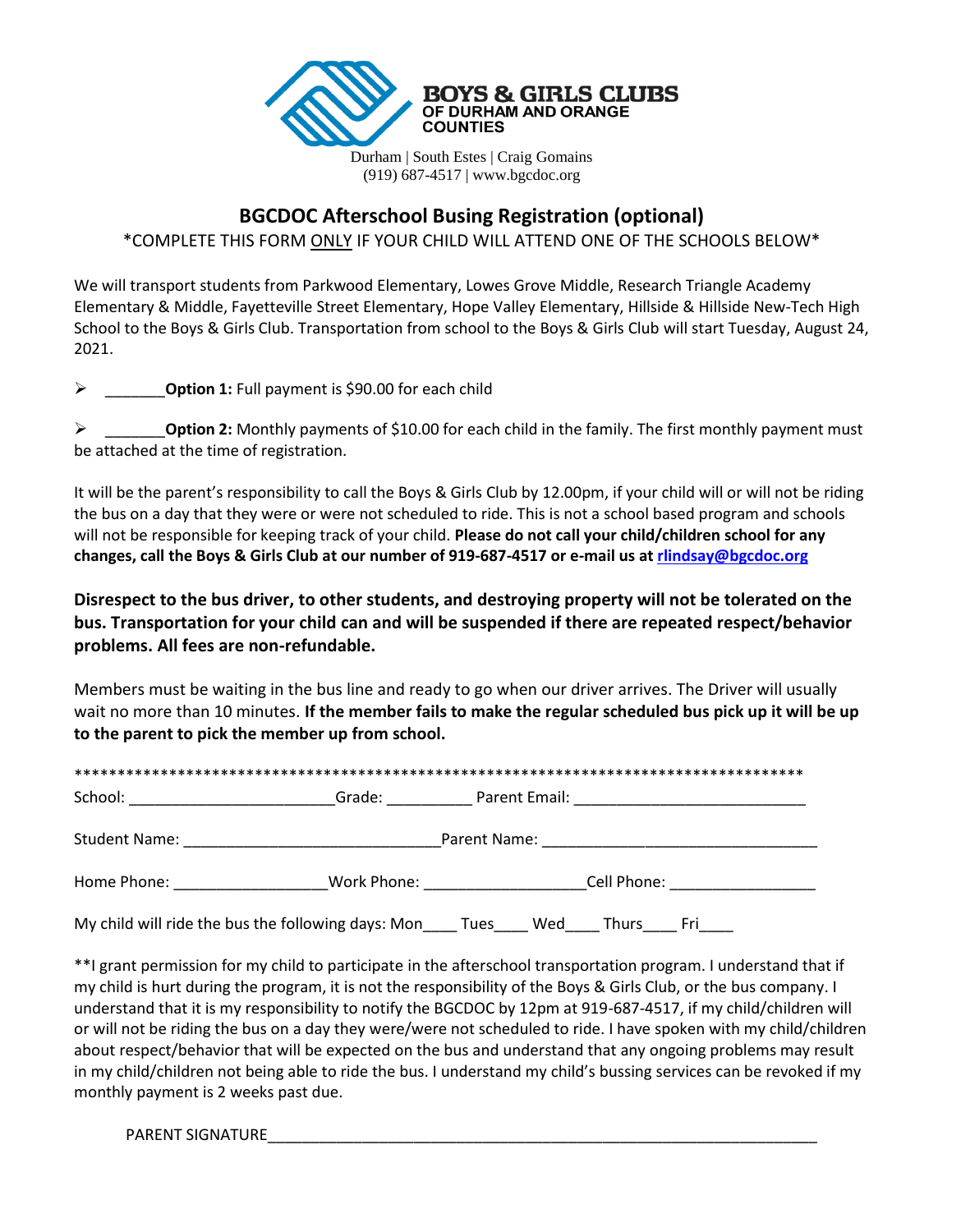

## **PARENT CONTRACT: ACKNOWLEDGEMENT OF RISK AND RESPONSIBILITIES 2021-2022**

The novel coronavirus, COVID-19, has been declared a worldwide pandemic by the World Health Organization. COVID-19 is extremely contagious and is believed to spread mainly from person-toperson contact. As a result, international governments and health agencies recommend social distancing, frequent hand-washing / hand-sanitizing, and the use of masks. Currently, there is an increasing level of community transmission locally. Boys & Girls Clubs of Durham and Orange County has put preventative measures in place to curtail the spread of COVID-19. However, we cannot guarantee that you or your child(ren) will not become infected. Further, attending the club could increase your risk and your child(ren)'s risk of contracting COVID-19.

By signing this agreement:

A. I acknowledge the contagious nature of COVID-19 and voluntarily assume the risk that my child(ren) and I may be exposed to or infected by COVID-19 by attending the club, and that such exposure or infection may result in personal injury, illness, permanent disability, and death.

B. I understand that the risk of becoming exposed to or infected by COVID-19 at school may result from the actions, omissions, or negligence of myself and others, including, but not limited to, our employees, volunteers, and program participants and their families.

C. I agree that, every day, before transporting my child(ren) to school, I will carefully examine or assess my child(ren) for signs of illness and complete a daily health screening administered by the club. If any sign of illness is present, I will not transport my child to school, I will inform BGCDOC accordingly, and I will follow the protocols outlined by BGCDOC regarding when my child(ren) can return to school.

D. I agree that, if there is a confirmed case of COVID-19 in my child(ren)'s household(s), I will report this to club administration immediately and keep my child(ren) out of the club, following the protocol for exposure outlined in the BGCDOC Plan. I understand that BGCDOC will inform local health officials if my child(ren) test positive for COVID-19, and BGCDOC will also inform other parents in the cohort of a positive case (while maintaining privacy).

E. I understand that my child(ren)'s temperature will be taken each morning, and if that temperature is 100.4 F or higher, my child(ren) will not be allowed to attend the club. In this instance, I will follow the protocols outlined in the BGCDOC Plan regarding when my child(ren) can return to the club.

F. I understand that my child(ren) will be required to wear a mask during their time at BGCDOC. I will supply my child(ren) with properly fitting masks, support the club by practicing mask wearing, and understand that refusal to wear a mask will result in my child being sent home.

G. I agree that my family will follow federal (CDC), state (NCDHHS) and local (Durham County Public Health) guidelines when it comes to COVID-19. Additionally, I agree that my family will adhere to